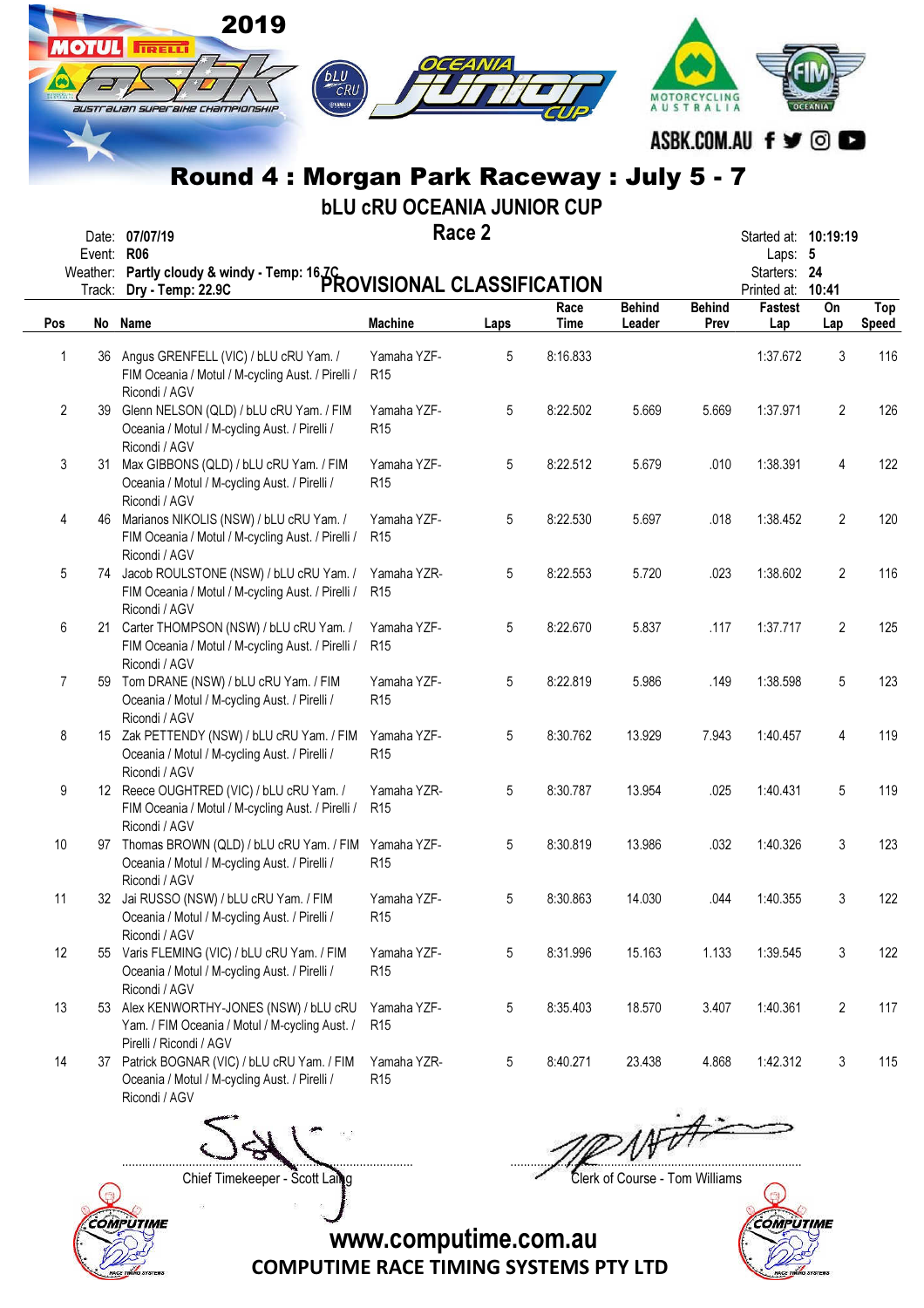|            | <b>IOTUL</b> | 2019<br>TRELL<br>bLU<br>CRU<br>⊕YAMAHI<br>australian superaine championship<br>Round 4: Morgan Park Raceway: July 5 - 7    |                                   |        |             |               | MOTORCYCLING<br>AUSTRALIA | ASBK.COM.AU f y © O               |                |              |
|------------|--------------|----------------------------------------------------------------------------------------------------------------------------|-----------------------------------|--------|-------------|---------------|---------------------------|-----------------------------------|----------------|--------------|
|            |              |                                                                                                                            | <b>bLU CRU OCEANIA JUNIOR CUP</b> |        |             |               |                           |                                   |                |              |
|            |              | Date: 07/07/19                                                                                                             |                                   | Race 2 |             |               |                           | Started at: <b>10:19:19</b>       |                |              |
|            | Event: R06   |                                                                                                                            |                                   |        |             |               |                           | Laps: 5                           |                |              |
|            |              | Weather: Partly cloudy & windy - Temp: 16,7C<br>Weather: Partly cloudy & windy - Temp: 16,7C<br>PROVISIONAL CLASSIFICATION |                                   |        |             |               |                           | Starters: 24<br>Printed at: 10:41 |                |              |
|            |              |                                                                                                                            |                                   |        | Race        | <b>Behind</b> | <b>Behind</b>             | <b>Fastest</b>                    | On             | <b>Top</b>   |
| Pos        |              | No Name                                                                                                                    | <b>Machine</b>                    | Laps   | <b>Time</b> | Leader        | Prev                      | Lap                               | Lap            | <b>Speed</b> |
| 15         |              | 22 Lincoln KNIGHT (NSW) / bLU cRU Yam. / FIM<br>Oceania / Motul / M-cycling Aust. / Pirelli /<br>Ricondi / AGV             | Yamaha YZF-<br>R <sub>15</sub>    | 5      | 8:46.249    | 29.416        | 5.978                     | 1:42.736                          | 4              | 120          |
| 16         |              | 28 Cormac BUCHANAN (NZ) / bLU cRU Yam. /<br>FIM Oceania / Motul / M-cycling Aust. / Pirelli /<br>Ricondi / AGV             | Yamaha YZF-<br>R <sub>15</sub>    | 5      | 8:46.321    | 29.488        | .072                      | 1:42.688                          | $\overline{2}$ | 117          |
| 17         |              | 17 Hunter DIPLOCK (NSW) / bLU cRU Yam. /<br>FIM Oceania / Motul / M-cycling Aust. / Pirelli /<br>Ricondi / AGV             | Yamaha YZR-<br>R <sub>15</sub>    | 5      | 8:46.623    | 29.790        | .302                      | 1:43.311                          | 4              | 117          |
| 18         |              | 18 Tom CONNORS (NSW) / bLU cRU Yam. / FIM<br>Oceania / Motul / M-cycling Aust. / Pirelli /<br>Ricondi / AGV                | Yamaha YZF-<br>R <sub>15</sub>    | 5      | 8:46.904    | 30.071        | .281                      | 1:42.932                          | 5              | 116          |
| 19         |              | 24 Jamie PORT (VIC) / bLU cRU Yam. / FIM<br>Oceania / Motul / M-cycling Aust. / Pirelli /<br>Ricondi / AGV                 | Yamaha YZF-<br>R <sub>15</sub>    | 5      | 8:47.178    | 30.345        | .274                      | 1:42.628                          | 5              | 115          |
| 20         |              | 27 Toby JAMES (VIC) / bLU cRU Yam. / FIM<br>Oceania / Motul / M-cycling Aust. / Pirelli /<br>Ricondi / AGV                 | Yamaha YZR-<br>R <sub>15</sub>    | 5      | 9:04.961    | 48.128        | 17.783                    | 1:46.504                          | 2              | 112          |
| 21         |              | 69 Archie MCDONALD (VIC) / bLU cRU Yam. /<br>FIM Oceania / Motul / M-cycling Aust. / Pirelli / R15<br>Ricondi / AGV        | Yamaha YZF-                       | 5      | 9:51.300    | 1:34.467      | 46.339                    | 1:38.459                          | 2              | 119          |
| <b>DNF</b> | 58           | Lucas QUINN (QLD) / bLU cRU Yam. / FIM<br>Oceania / Motul / M-cycling Aust. / Pirelli /<br>Ricondi / AGV                   | Yamaha YZF-<br>R <sub>15</sub>    | 3      | 5:03.927    | 2 Laps        |                           | 1:38.431                          | 2              | 120          |
| <b>DNF</b> | 11           | Natalie BARBATI (VIC) / bLU cRU Yam. / FIM<br>Oceania / Motul / M-cycling Aust. / Pirelli /<br>Ricondi / AGV               | Yamaha YZF-<br>R <sub>15</sub>    | 2      | 4:37.426    | 3 Laps        |                           | 2:12.896                          | 1              | 104          |
| <b>DNF</b> |              | 14 Jacob HATCH (NSW) / bLU cRU Yam. / FIM<br>Oceania / Motul / M-cycling Aust. / Pirelli /<br>Ricondi / AGV                | Yamaha YZF-<br>R <sub>15</sub>    | 0      |             | 5 Laps        |                           |                                   |                |              |

Fastest Lap was 1:37.672 by Angus GRENFELL (VIC)

Current race lap record for JNR class - 1:37.528 by Max GIBBONS (QLD) on a Yamaha YZF-R15 set on 06/07/19

\*\*\* INITIAL RACE START RED FLAGGED AFTER 1 LAP DUE TO CRASH AT TURN 1 ON LAP 2 OF No. 42 (C. FRANCIS) REQUIRING MEDICAL ASSISTANCE. FULL RACE RE-START FOR 5 LAPS. No. 14 (J. HATCH) NOT PERMITTED TO START DUE TO INVOLVEMENT IN RED FLAG INCIDENT \*\*\*

The results are provisional until the end of the time limit for protests and appeals.

....................................................................................... .......................................................................................



Chief Timekeeper - Scott Laing Clerk of Course - Tom Williams

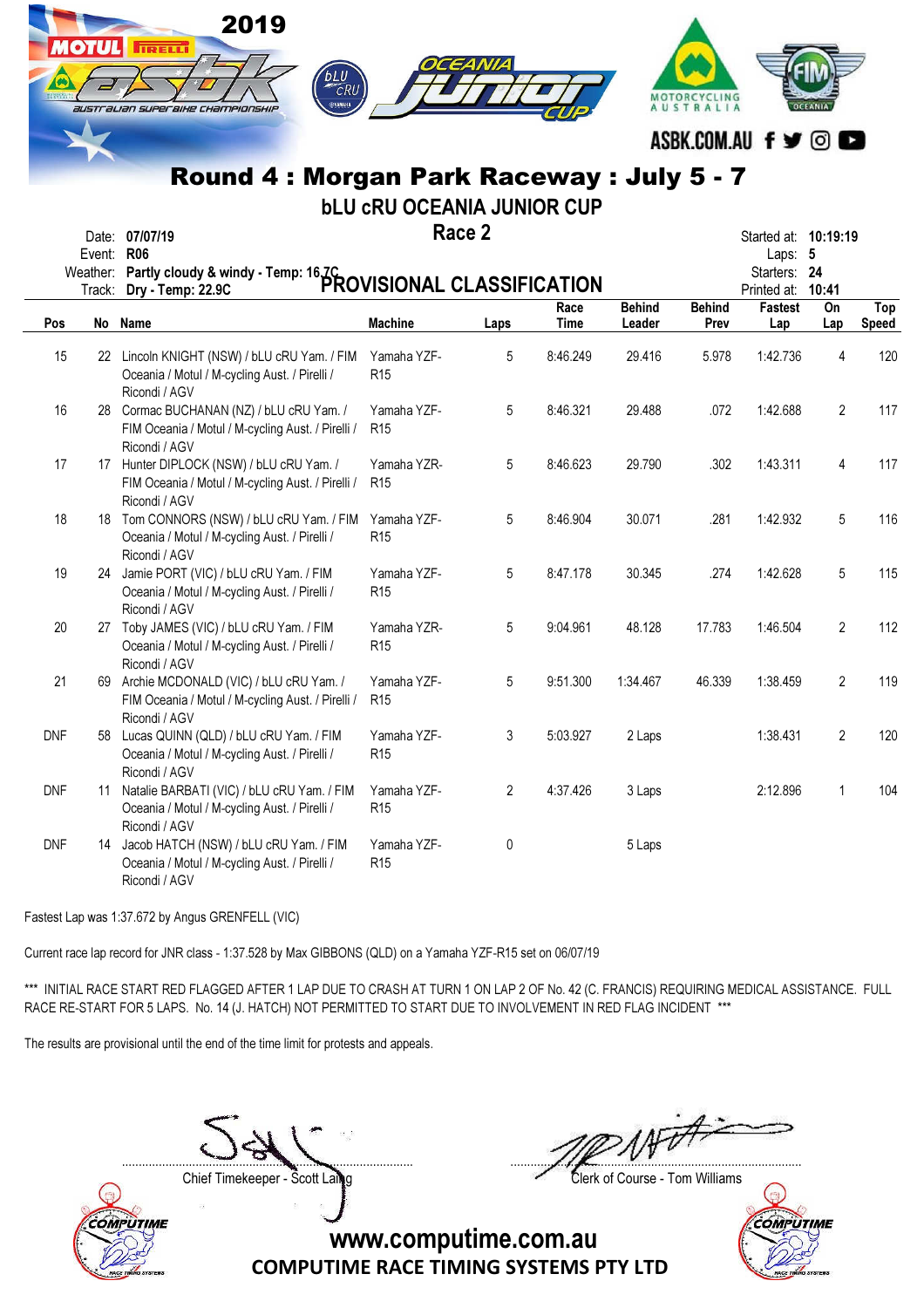|          | 2019<br><b>AOTUL FIRELL</b><br>australian superaihe Championship<br>Round 4 : Morgan Park Raceway : July 5 - 7<br>Date: 07/07/19<br>Event: R06<br>Weather: Partly cloudy & windy - Temp: 16.7C | <b>bLU</b><br>⊜удмана<br><b>bLU CRU OCEANIA JUNIOR CUP</b> | OCEANIA<br>Race 2                      |                   |                   | MOTORCYCLING<br>AUSTRALIA | ASBK.COM.AU f ♥ © I<br>Started at: 10:19:19<br>Laps: 5<br>Starters: 24 |
|----------|------------------------------------------------------------------------------------------------------------------------------------------------------------------------------------------------|------------------------------------------------------------|----------------------------------------|-------------------|-------------------|---------------------------|------------------------------------------------------------------------|
|          | Dry - Temp: 22.9C<br>Track:                                                                                                                                                                    | <b>PROVISIONAL LAP TIMES</b>                               |                                        |                   |                   |                           | Printed at: 10:41                                                      |
|          | No Name                                                                                                                                                                                        | Lap 1                                                      | Lap <sub>2</sub>                       | Lap <sub>3</sub>  | Lap 4             | Lap <sub>5</sub>          |                                                                        |
|          |                                                                                                                                                                                                |                                                            |                                        |                   |                   |                           |                                                                        |
|          | 11 Natalie BARBATI (VIC)<br>12 Reece OUGHTRED (VIC)                                                                                                                                            | 2:12.896 2:24.530<br>1:48.288                              | 1:40.881                               | 1:40.582          | 1:40.605          |                           |                                                                        |
| 15       | Zak PETTENDY (NSW)                                                                                                                                                                             | 1:48.329                                                   | 1:40.841                               |                   | 1:40.556 1:40.457 | 1:40.431<br>1:40.579      |                                                                        |
| 17       | Hunter DIPLOCK (NSW)                                                                                                                                                                           |                                                            | 1:52.218 1:43.676                      |                   | 1:43.595 1:43.311 | 1:43.823                  |                                                                        |
|          | Tom CONNORS (NSW)                                                                                                                                                                              |                                                            | 1:53.412 1:43.807                      | 1:43.771          | 1:42.982          |                           |                                                                        |
| 18<br>21 | Carter THOMPSON (NSW)                                                                                                                                                                          |                                                            | 1:46.602 1:37.717 1:40.229             |                   | 1:38.976          | 1:42.932<br>1:39.146      |                                                                        |
| 22       | Lincoln KNIGHT (NSW)                                                                                                                                                                           |                                                            | 1:53.582 1:43.709                      | 1:42.988          | 1:42.736          | 1:43.234                  |                                                                        |
| 24       | Jamie PORT (VIC)                                                                                                                                                                               | 1:53.303                                                   | 1:43.819                               | 1:43.261          | 1:44.167          | 1:42.628                  |                                                                        |
| 27       | Toby JAMES (VIC)                                                                                                                                                                               |                                                            | 1:56.917 1:46.504                      | 1:47.102          | 1:47.383          | 1:47.055                  |                                                                        |
|          | 28 Cormac BUCHANAN (NZ)                                                                                                                                                                        |                                                            | 1:53.316 1:42.688                      | 1:43.459          | 1:43.340          | 1:43.518                  |                                                                        |
| 31       | Max GIBBONS (QLD)                                                                                                                                                                              |                                                            | 1:46.504 1:38.712                      | 1:39.740          | 1:38.391          | 1:39.165                  |                                                                        |
| 32       | Jai RUSSO (NSW)                                                                                                                                                                                | 1:48.655                                                   | 1:40.971                               | 1:40.355          | 1:40.441          | 1:40.441                  |                                                                        |
|          | 36 Angus GRENFELL (VIC)                                                                                                                                                                        | 1:45.026                                                   | 1:37.902                               | 1:37.672          | 1:38.459          | 1:37.774                  |                                                                        |
|          | 37 Patrick BOGNAR (VIC)                                                                                                                                                                        |                                                            | 1:49.947  1:42.858  1:42.312  1:42.682 |                   |                   | 1:42.472                  |                                                                        |
| 39       | Glenn NELSON (QLD)                                                                                                                                                                             | 1:47.168                                                   | 1:37.971                               | 1:39.778          | 1:38.857          | 1:38.728                  |                                                                        |
| 46       | Marianos NIKOLIS (NSW)                                                                                                                                                                         | 1:46.468                                                   | 1:38.452                               | 1:39.123          | 1:39.726          | 1:38.761                  |                                                                        |
| 53       | Alex KENWORTHY-JONES (NSW)                                                                                                                                                                     | 1:52.394                                                   | 1:40.361                               | 1:40.899          | 1:40.813          | 1:40.936                  |                                                                        |
| 55       | Varis FLEMING (VIC)                                                                                                                                                                            | 1:50.033                                                   | 1:40.435 1:39.545                      |                   | 1:40.637          | 1:41.346                  |                                                                        |
| 58       | Lucas QUINN (QLD)                                                                                                                                                                              | 1:45.884                                                   | 1:38.431                               | 1:39.612          |                   |                           |                                                                        |
| 59       | Tom DRANE (NSW)                                                                                                                                                                                | 1:46.035                                                   | 1:39.052                               | 1:39.579          | 1:39.555          | 1:38.598                  |                                                                        |
| 69       | Archie MCDONALD (VIC)                                                                                                                                                                          | 1:45.715                                                   | 1:38.459                               | 1:39.698          | 2:56.296          | 1:51.132                  |                                                                        |
| 74       | Jacob ROULSTONE (NSW)                                                                                                                                                                          | 1:45.598                                                   | 1:38.602                               | 1:39.703          | 1:39.330          | 1:39.320                  |                                                                        |
|          | 97 Thomas BROWN (QLD)                                                                                                                                                                          | 1:48.769                                                   |                                        | 1:40.564 1:40.326 | 1:40.475          | 1:40.685                  |                                                                        |

The results are provisional until the end of the time limit for protests and appeals.

Chief Timekeeper - Scott Laing Clerk of Course - Tom Williams



....................................................................................... .......................................................................................

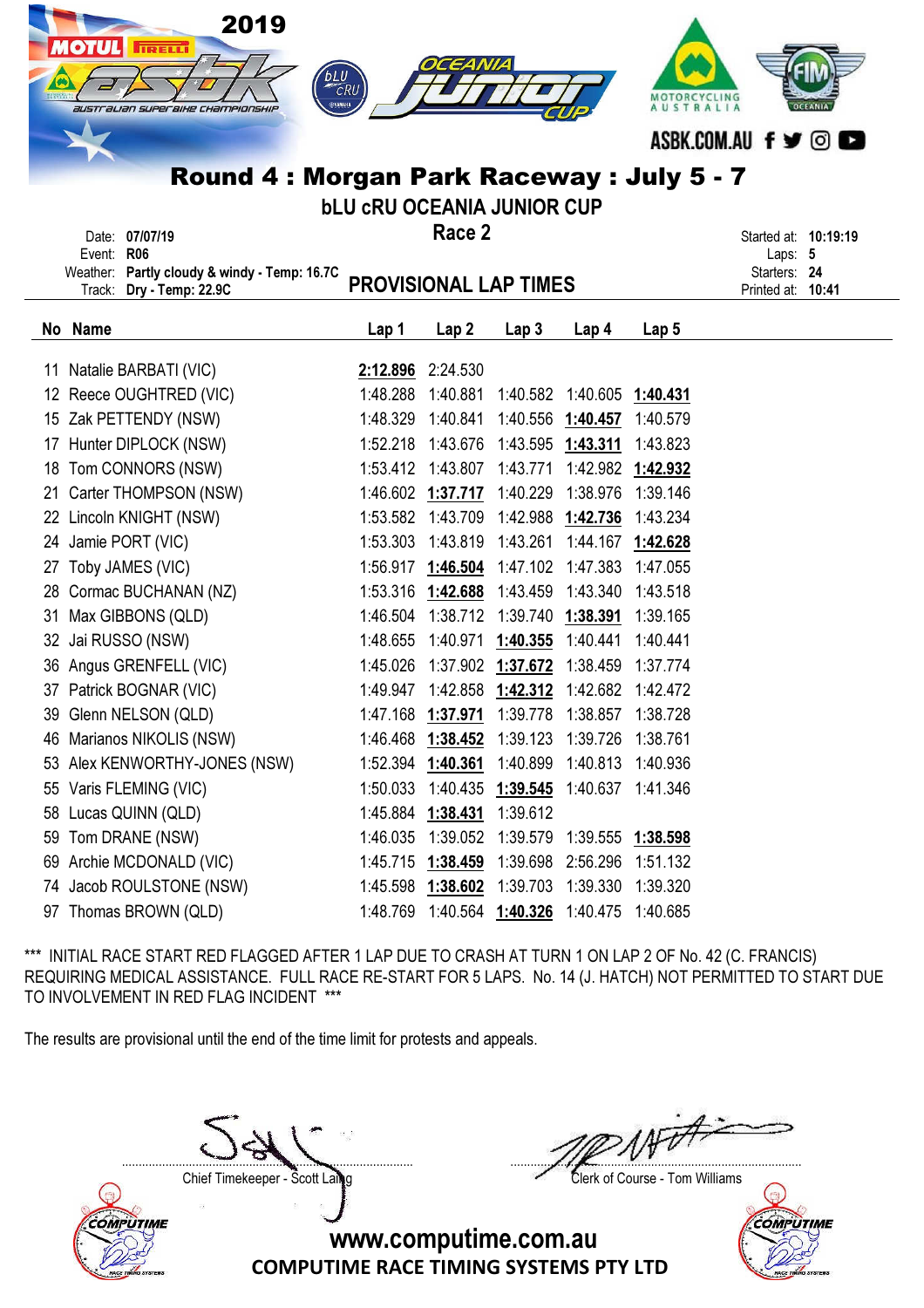|                     |                                |                  |                                   | 2019             |                      |            |                                                                         |                                |                  |                             |                      |            |
|---------------------|--------------------------------|------------------|-----------------------------------|------------------|----------------------|------------|-------------------------------------------------------------------------|--------------------------------|------------------|-----------------------------|----------------------|------------|
|                     | otul                           | <b>IRELLI</b>    |                                   |                  |                      |            |                                                                         |                                |                  |                             |                      |            |
|                     |                                |                  |                                   |                  | bLU                  |            |                                                                         |                                |                  |                             |                      |            |
|                     |                                |                  |                                   |                  | CRU                  |            |                                                                         |                                | MOTORCYCLING     |                             |                      |            |
|                     |                                |                  | australian superaike championskip |                  | ⊜улмана              |            |                                                                         |                                | <b>AUSTRALIA</b> |                             |                      |            |
|                     |                                |                  |                                   |                  |                      |            |                                                                         |                                |                  |                             |                      |            |
|                     |                                |                  |                                   |                  |                      |            |                                                                         |                                |                  | ASBK.COM.AU f ♥ ◎           |                      |            |
|                     |                                |                  |                                   |                  |                      |            | Round 4 : Morgan Park Raceway : July 5 - 7                              |                                |                  |                             |                      |            |
|                     |                                |                  |                                   |                  |                      |            |                                                                         |                                |                  |                             |                      |            |
|                     |                                |                  |                                   |                  |                      |            | <b>bLU CRU OCEANIA JUNIOR CUP</b>                                       |                                |                  |                             |                      |            |
|                     |                                | Date: 07/07/19   |                                   |                  |                      |            | Race 2                                                                  |                                |                  | Started at: <b>10:19:19</b> |                      |            |
|                     | Event: R06                     |                  |                                   |                  |                      |            |                                                                         |                                |                  | Laps: 5                     |                      |            |
|                     |                                |                  |                                   |                  |                      |            | Weather: Partly cloudy & windy - Temp: 16.7C<br>PROVISIONAL SPLIT TIMES |                                |                  | Starters: 24                |                      |            |
|                     |                                |                  |                                   |                  |                      |            |                                                                         |                                |                  | Printed at: 10:41           |                      |            |
| Lap                 |                                | Split 1          | Split 2                           | Split 3          | Lap Time             | Spd        | Lap                                                                     | Split 1                        | Split 2          | Split 3                     | Lap Time             | Spd        |
|                     | 11 Natalie BARBATI (VIC) (DNF) |                  |                                   |                  |                      |            | 5                                                                       | 35.100                         | 35.667           | 32.467                      | 1:43.234             | 119        |
| 1                   |                                | 52.986           | 41.476                            | 38.434           | 2:12.896             | 76         |                                                                         |                                |                  |                             |                      |            |
| $\overline{2}$      |                                | 43.026           | 41.387                            | 1:00.117         | 2:24.530 P           | 104        |                                                                         | 24 Jamie PORT (VIC) (19th)     |                  |                             |                      |            |
|                     |                                |                  |                                   |                  |                      |            | 1                                                                       | 44.294                         | 36.267           | 32.742                      | 1:53.303             | 80         |
|                     | 12 Reece OUGHTRED (VIC) (9th)  | 42.002           | 35.146                            | 31.140           | 1:48.288             | 75         | 2<br>3                                                                  | 35.595<br>34.992               | 36.141<br>35.912 | 32.083<br>32.357            | 1:43.819<br>1:43.261 | 113<br>114 |
| 1<br>$\overline{2}$ |                                | 34.126           | 35.485                            | 31.270           | 1:40.881             | 116        | 4                                                                       | 35.324                         | 35.772           | 33.071                      | 1:44.167             | 115        |
| 3                   |                                | 34.099           | 35.308                            | 31.175           | 1:40.582             | 114        | 5                                                                       | 34.638                         | 35.777           | 32.213                      | 1:42.628             | 113        |
| 4                   |                                | 33.978           | 35.045                            | 31.582           | 1:40.605             | 115        |                                                                         |                                |                  |                             |                      |            |
| 5                   |                                | 34.309           | 35.047                            | 31.075           | 1:40.431             | 119        |                                                                         | 27 Toby JAMES (VIC) (20th)     |                  |                             |                      |            |
|                     |                                |                  |                                   |                  |                      |            | 1                                                                       | 45.928                         | 37.118           | 33.871                      | 1:56.917             | 81         |
|                     | 15 Zak PETTENDY (NSW) (8th)    |                  |                                   |                  |                      |            | 2                                                                       | 36.224                         | 36.709           | 33.571                      | 1:46.504             | 112        |
| 1                   |                                | 42.910           | 34.619                            | 30.800           | 1:48.329             | 70         | 3                                                                       | 36.265                         | 36.835           | 34.002                      | 1:47.102             | 111        |
| 2                   |                                | 34.251           | 35.364                            | 31.226           | 1:40.841             | 119        | 4                                                                       | 36.616                         | 36.933           | 33.834                      | 1:47.383             | 112        |
| 3                   |                                | 33.763           | 35.401                            | 31.392           | 1:40.556             | 113        | 5                                                                       | 36.367                         | 36.709           | 33.979                      | 1:47.055             | 111        |
| 4                   |                                | 34.174           | 34.866                            | 31.417           | 1:40.457             | 114        |                                                                         |                                |                  |                             |                      |            |
| 5                   |                                | 34.274           | 35.201                            | 31.104           | 1:40.579             | 113        |                                                                         | 28 Cormac BUCHANAN (NZ) (16th) |                  |                             |                      |            |
|                     |                                |                  |                                   |                  |                      |            | 1                                                                       | 44.994                         | 35.901           | 32.421                      | 1:53.316             | 82         |
|                     | 17 Hunter DIPLOCK (NSW) (17th) |                  |                                   |                  |                      |            | 2                                                                       | 35.055                         | 35.821           | 31.812                      | 1:42.688             | 115        |
| 1                   |                                | 43.977           | 36.365                            | 31.876           | 1:52.218             | 77         | 3                                                                       | 35.067                         | 36.064           | 32.328                      | 1:43.459             | 117        |
| $\overline{2}$      |                                | 35.348           | 36.419                            | 31.909           | 1:43.676             | 115        | 4                                                                       | 35.038                         | 35.934           | 32.368                      | 1:43.340             | 114        |
| 3                   |                                | 34.903           | 36.324                            | 32.368           | 1:43.595             | 114        | 5                                                                       | 34.907                         | 35.868           | 32.743                      | 1:43.518             | 112        |
| 4<br>5              |                                | 35.602<br>35.081 | 35.898<br>36.046                  | 31.811<br>32.696 | 1:43.311<br>1:43.823 | 114<br>117 |                                                                         | 31 Max GIBBONS (QLD) (3rd)     |                  |                             |                      |            |
|                     |                                |                  |                                   |                  |                      |            | 1                                                                       | 41.440                         | 34.572           | 30.492                      | 1:46.504             | 63         |
|                     | 18 Tom CONNORS (NSW) (18th)    |                  |                                   |                  |                      |            | $\overline{c}$                                                          | 34.057                         | 34.147           | 30.508                      | 1:38.712             | 118        |
| 1                   |                                | 44.498           | 36.530                            | 32.384           | 1:53.412             | 77         | 3                                                                       | 33.869                         | 35.283           | 30.588                      | 1:39.740             | 121        |
| $\overline{2}$      |                                | 35.635           | 36.057                            | 32.115           | 1:43.807             | 116        | 4                                                                       | 33.273                         | 34.071           | 31.047                      | 1:38.391             | 122        |
| 3                   |                                | 35.670           | 35.849                            | 32.252           | 1:43.771             | 116        | 5                                                                       | 33.419                         | 34.584           | 31.162                      | 1:39.165             | 118        |
| 4                   |                                | 35.120           | 35.704                            | 32.158           | 1:42.982             | 113        |                                                                         |                                |                  |                             |                      |            |
|                     | 5                              | 34.982           | 35.820                            | 32.130           | 1:42.932             | 111        |                                                                         | 32 Jai RUSSO (NSW) (11th)      |                  |                             |                      |            |
|                     |                                |                  |                                   |                  |                      |            | 1                                                                       | 42.596                         | 34.734           | 31.325                      | 1:48.655             | 77         |
|                     | 21 Carter THOMPSON (NSW) (6th) |                  |                                   |                  |                      |            | 2                                                                       | 34.095                         | 35.605           | 31.271                      | 1:40.971             | 120        |
| 1                   |                                | 41.760           | 34.339                            | 30.503           | 1:46.602             | 59         | 3                                                                       | 33.803                         | 35.546           | 31.006                      | 1:40.355             | 122        |
| $\overline{2}$      |                                | 32.978           | 33.951                            | 30.788           | 1:37.717             | 125        | 4                                                                       | 34.139                         | 35.018           | 31.284                      | 1:40.441             | 120        |
| 3                   |                                | 33.904           | 34.863                            | 31.462           | 1:40.229             | 119        | 5                                                                       | 34.308                         | 35.111           | 31.022                      | 1:40.441             | 115        |
| 4<br>5              |                                | 33.409<br>33.750 | 34.242<br>34.195                  | 31.325<br>31.201 | 1:38.976             | 120<br>121 |                                                                         | 36 Angus GRENFELL (VIC) (1st)  |                  |                             |                      |            |
|                     |                                |                  |                                   |                  | 1:39.146             |            | 1                                                                       | 39.618                         | 34.520           | 30.888                      | 1:45.026             | 55         |
|                     | 22 Lincoln KNIGHT (NSW) (15th) |                  |                                   |                  |                      |            | 2                                                                       | 32.960                         | 34.170           | 30.772                      | 1:37.902             | 115        |
| $\mathbf{1}$        |                                | 45.433           | 36.213                            | 31.936           | 1:53.582             | 80         | 3                                                                       | 32.761                         | 34.199           | 30.712                      | 1:37.672             | 116        |
| $\overline{2}$      |                                | 35.794           | 35.890                            | 32.025           | 1:43.709             | 120        | 4                                                                       | 33.249                         | 34.163           | 31.047                      | 1:38.459             | 116        |
| 3                   |                                | 35.386           | 35.881                            | 31.721           | 1:42.988             | 115        | 5                                                                       | 33.035                         | 34.044           | 30.695                      | 1:37.774             | 114        |

4 35.239 35.461 32.036 1:42.736 118



....................................................................................... .......................................................................................

Chief Timekeeper - Scott Laing Clerk of Course - Tom Williams



www.computime.com.au

COMPUTIME RACE TIMING SYSTEMS PTY LTD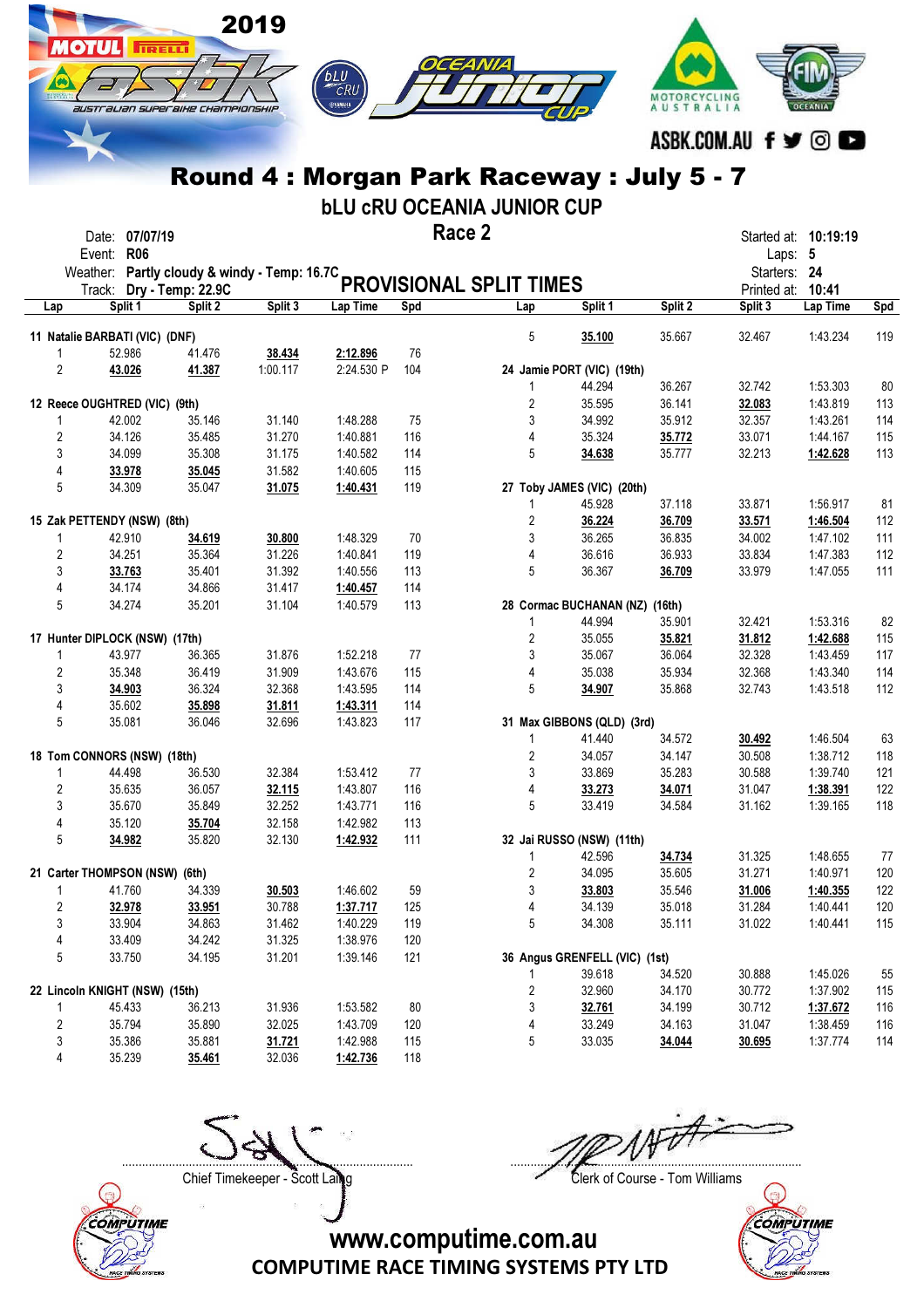

## Round 4 : Morgan Park Raceway : July 5 - 7

bLU cRU OCEANIA JUNIOR CUP

Race 2 Date: 07/07/19 **Started at: 10:19:19** Started at: 10:19:19

|                | Event: R06<br>Weather:               | Partly cloudy & windy - Temp: 16.7C |         |          |     | PROVISIONAL SPLIT TIMES |                                 |         | Starters: 24           | Laps: 5           |     |
|----------------|--------------------------------------|-------------------------------------|---------|----------|-----|-------------------------|---------------------------------|---------|------------------------|-------------------|-----|
| Lap            | Track: Dry - Temp: 22.9C<br>Split 1  | Split 2                             | Split 3 | Lap Time | Spd | Lap                     | Split 1                         | Split 2 | Printed at:<br>Split 3 | 10:42<br>Lap Time | Spd |
|                |                                      |                                     |         |          |     |                         |                                 |         |                        |                   |     |
|                | 37 Patrick BOGNAR (VIC) (14th)       |                                     |         |          |     |                         | 58 Lucas QUINN (QLD) (DNF)      |         |                        |                   |     |
| 1              | 43.148                               | 35.198                              | 31.601  | 1:49.947 | 75  | 1                       | 40.453                          | 34.505  | 30.926                 | 1:45.884          | 58  |
| $\overline{c}$ | 35.054                               | 35.894                              | 31.910  | 1:42.858 | 115 | 2                       | 33.302                          | 34.078  | 31.051                 | 1:38.431          | 120 |
| 3              | 34.505                               | 35.767                              | 32.040  | 1:42.312 | 114 | 3                       | 33.485                          | 34.776  | 31.351                 | 1:39.612          | 119 |
| $\overline{4}$ | 34.710                               | 35.832                              | 32.140  | 1:42.682 | 114 |                         |                                 |         |                        |                   |     |
| 5              | 34.690                               | 35.701                              | 32.081  | 1:42.472 | 112 |                         | 59 Tom DRANE (NSW) (7th)        |         |                        |                   |     |
|                |                                      |                                     |         |          |     | 1                       | 40.785                          | 34.662  | 30.588                 | 1:46.035          | 72  |
|                | 39 Glenn NELSON (QLD) (2nd)          |                                     |         |          |     | $\overline{2}$          | 33.718                          | 34.574  | 30.760                 | 1:39.052          | 123 |
| 1              | 40.916                               | 35.156                              | 31.096  | 1:47.168 | 63  | 3                       | 33.573                          | 34.703  | 31.303                 | 1:39.579          | 123 |
| $\overline{2}$ | 33.203                               | 34.243                              | 30.525  | 1:37.971 | 119 | 4                       | 34.121                          | 34.790  | 30.644                 | 1:39.555          | 123 |
| 3              | 33.380                               | 34.750                              | 31.648  | 1:39.778 | 126 | 5                       | 33.577                          | 34.003  | 31.018                 | 1:38.598          | 120 |
| $\overline{4}$ | 33.825                               | 34.367                              | 30.665  | 1:38.857 | 119 |                         |                                 |         |                        |                   |     |
| 5              | 33.293                               | 34.348                              | 31.087  | 1:38.728 | 119 |                         | 69 Archie MCDONALD (VIC) (21th) |         |                        |                   |     |
|                |                                      |                                     |         |          |     | 1                       | 40.027                          | 34.657  | 31.031                 | 1:45.715          | 67  |
|                | 46 Marianos NIKOLIS (NSW) (4th)      |                                     |         |          |     | 2                       | 33.263                          | 34.259  | 30.937                 | 1:38.459          | 119 |
| 1              | 41.252                               | 34.781                              | 30.435  | 1:46.468 | 66  | 3                       | 33.846                          | 34.969  | 30.883                 | 1:39.698          | 116 |
| $\overline{2}$ | 33.631                               | 34.343                              | 30.478  | 1:38.452 | 120 | 4                       | 1:40.456                        | 40.704  | 35.136                 | 2:56.296          | 119 |
| 3              | 33.450                               | 34.836                              | 30.837  | 1:39.123 | 120 | 5                       | 37.986                          | 38.272  | 34.874                 | 1:51.132          | 108 |
| 4              | 33.579                               | 34.461                              | 31.686  | 1:39.726 | 119 |                         |                                 |         |                        |                   |     |
| 5              | 33.617                               | 34.202                              | 30.942  | 1:38.761 | 118 |                         | 74 Jacob ROULSTONE (NSW) (5th)  |         |                        |                   |     |
|                |                                      |                                     |         |          |     | 1                       | 40.232                          | 34.446  | 30.920                 | 1:45.598          | 61  |
|                | 53 Alex KENWORTHY-JONES (NSW) (13th) |                                     |         |          |     | $\overline{2}$          | 33.062                          | 34.520  | 31.020                 | 1:38.602          | 116 |
| $\mathbf{1}$   | 45.147                               | 35.480                              | 31.767  | 1:52.394 | 73  | 3                       | 33.456                          | 35.016  | 31.231                 | 1:39.703          | 116 |
| 2              | 34.044                               | 35.287                              | 31.030  | 1:40.361 | 117 | 4                       | 33.460                          | 34.672  | 31.198                 | 1:39.330          | 115 |
| 3              | 33.908                               | 35.422                              | 31.569  | 1:40.899 | 115 | 5                       | 33.722                          | 34.426  | 31.172                 | 1:39.320          | 114 |
| 4              | 33.900                               | 35.335                              | 31.578  | 1:40.813 | 115 |                         |                                 |         |                        |                   |     |
| 5              | 34.288                               | 35.302                              | 31.346  | 1:40.936 | 113 |                         | 97 Thomas BROWN (QLD) (10th)    |         |                        |                   |     |
|                |                                      |                                     |         |          |     | 1                       | 42.237                          | 34.968  | 31.564                 | 1:48.769          | 69  |
|                | 55 Varis FLEMING (VIC) (12th)        |                                     |         |          |     | 2                       | 33.876                          | 35.403  | 31.285                 | 1:40.564          | 123 |
| 1              | 43.460                               | 35.507                              | 31.066  | 1:50.033 | 74  | 3                       | 34.007                          | 35.427  | 30.892                 | 1:40.326          | 122 |
| 2              | 33.876                               | 35.318                              | 31.241  | 1:40.435 | 121 | 4                       | 33.889                          | 35.121  | 31.465                 | 1:40.475          | 119 |
| 3              | 33.605                               | 35.266                              | 30.674  | 1:39.545 | 119 | 5                       | 34.178                          | 35.186  | 31.321                 | 1:40.685          | 117 |
| $\overline{4}$ | 34.397                               | 35.099                              | 31.141  | 1:40.637 | 122 |                         |                                 |         |                        |                   |     |
| 5              | 34.545                               | 35.428                              | 31.373  | 1:41.346 | 122 |                         |                                 |         |                        |                   |     |
|                |                                      |                                     |         |          |     |                         |                                 |         |                        |                   |     |

\*\*\* INITIAL RACE START RED FLAGGED AFTER 1 LAP DUE TO CRASH AT TURN 1 ON LAP 2 OF No. 42 (C. FRANCIS) REQUIRING MEDICAL ASSISTANCE. FULL RACE RE-START FOR 5 LAPS. No. 14 (J. HATCH) NOT PERMITTED TO START DUE TO INVOLVEMENT IN RED FLAG INCIDENT \*\*\*

The results are provisional until the end of the time limit for protests and appeals.



....................................................................................... .......................................................................................

Chief Timekeeper - Scott Laing Clerk of Course - Tom Williams

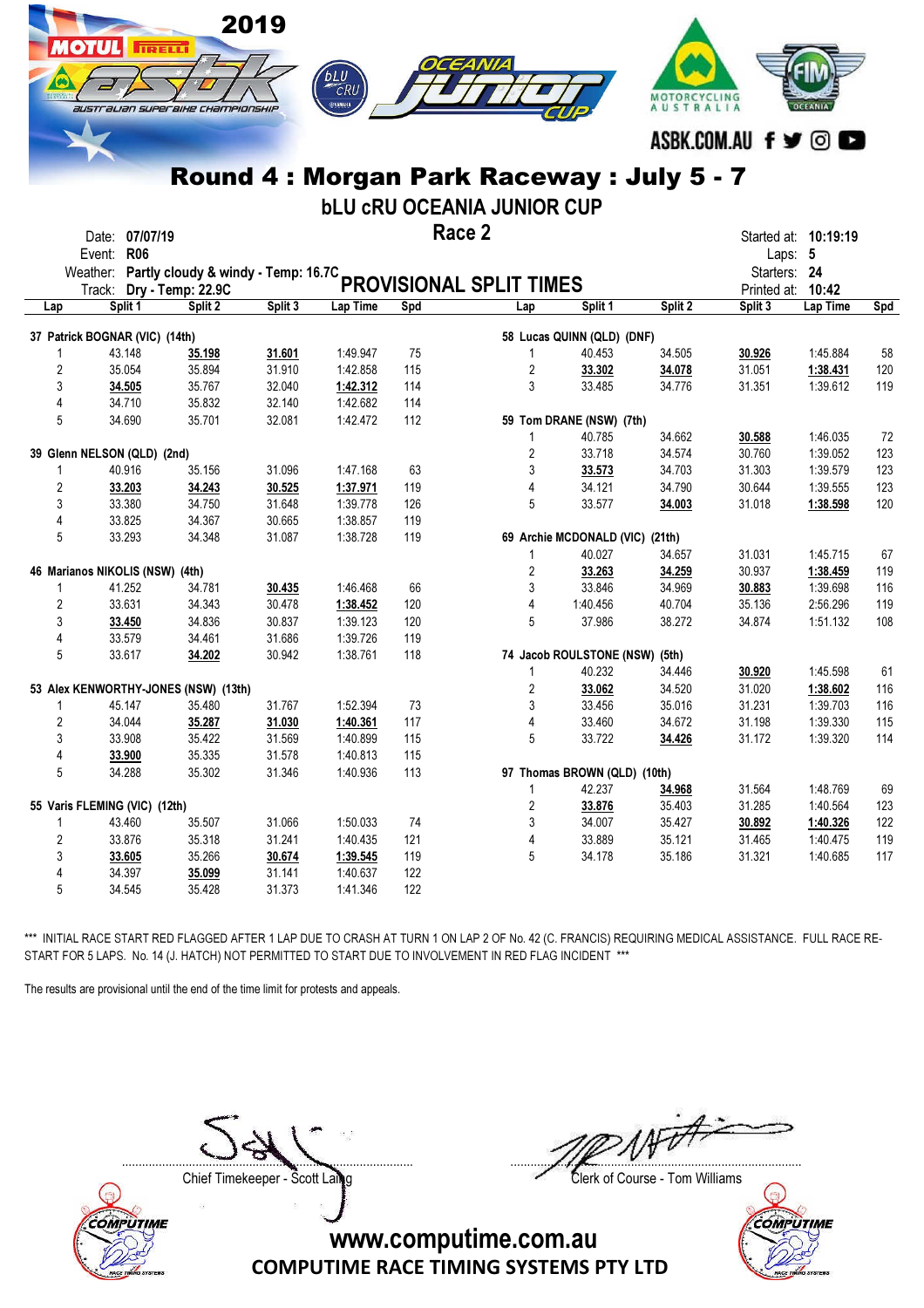| <b>OTULI</b>   |                        | <b>TRELL</b> | 2019<br>bLU<br>$\widetilde{c}$ RU<br>ФУАМАНА<br><b>australian superaihe Championship</b>                   | OCEANIA<br>AUSTRA                                                             | ASBK.COM.AU f y ©                                                      |                |
|----------------|------------------------|--------------|------------------------------------------------------------------------------------------------------------|-------------------------------------------------------------------------------|------------------------------------------------------------------------|----------------|
|                |                        |              |                                                                                                            | Round 4: Morgan Park Raceway: July 5 - 7<br><b>bLU CRU OCEANIA JUNIOR CUP</b> |                                                                        |                |
| Date:          | 07/07/19<br>Event: R06 |              | Weather: Partly cloudy & windy - Temp: 16.7C<br>Track: Dry - Temp: 22.9C PROVISIONAL FASTEST LAPS SEQUENCE | Race 2                                                                        | Started at: 10:19:19<br>Laps: $5$<br>Starters: 24<br>Printed at: 10:42 |                |
|                | Race                   |              |                                                                                                            |                                                                               | Fastest                                                                | On             |
| Lap            | <b>Pos</b>             |              | No Name                                                                                                    | <b>Machine</b>                                                                | Lap                                                                    | Lap            |
|                |                        | 36           | Angus GRENFELL (VIC)                                                                                       | Yamaha YZF-R15                                                                | 1:45.026                                                               |                |
| $\overline{2}$ |                        | 36           | Angus GRENFELL (VIC)                                                                                       | Yamaha YZF-R15                                                                | 1:37.902                                                               | $\overline{2}$ |
| 2              | 5                      | 21           | Carter THOMPSON (NSW)                                                                                      | Yamaha YZF-R15                                                                | 1:37.717                                                               | $\overline{2}$ |
| 3              |                        | 36           | Angus GRENFELL (VIC)                                                                                       | Yamaha YZF-R15                                                                | 1:37.672                                                               | 3              |

The results are provisional until the end of the time limit for protests and appeals.



....................................................................................... .......................................................................................

Chief Timekeeper - Scott Laing Clerk of Course - Tom Williams

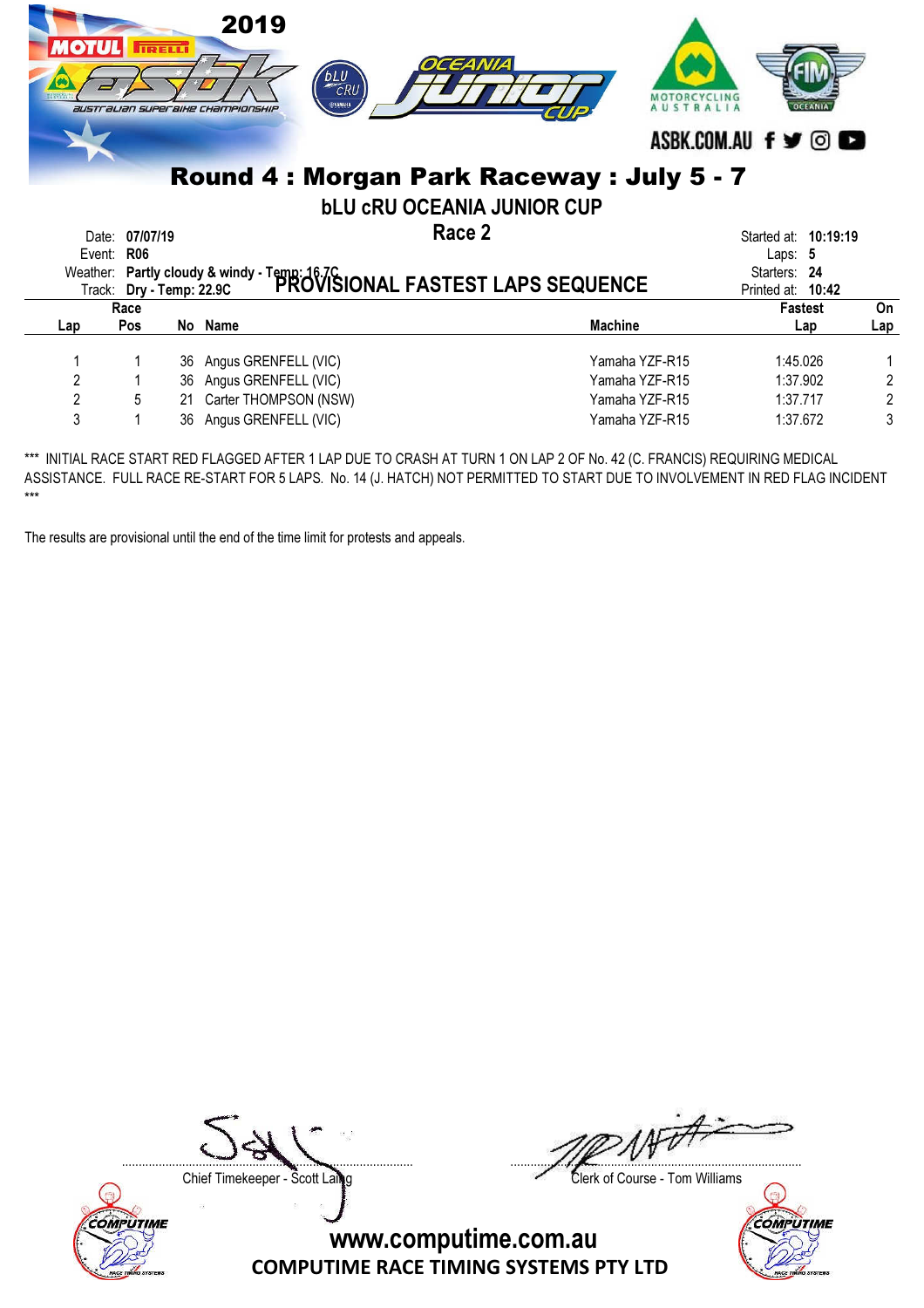|    |                                        |                          |          | 2019                                |                |                 |                                             |                 |          |                      |                  |    |                                 |                       |
|----|----------------------------------------|--------------------------|----------|-------------------------------------|----------------|-----------------|---------------------------------------------|-----------------|----------|----------------------|------------------|----|---------------------------------|-----------------------|
|    | <b>OTUL</b>                            | <b>ITRELLI</b>           |          |                                     |                |                 |                                             |                 |          |                      |                  |    |                                 |                       |
|    |                                        |                          |          |                                     | <b>bLU</b>     |                 |                                             |                 |          |                      |                  |    |                                 |                       |
|    | australian superaixe championskip      |                          |          |                                     | ФУЛМАНА        |                 |                                             |                 |          |                      | AUSTRALIA        |    |                                 |                       |
|    |                                        |                          |          |                                     |                |                 |                                             |                 |          |                      |                  |    | ASBK.COM.AU f ♥ © I             | $\blacktriangleright$ |
|    |                                        |                          |          |                                     |                |                 |                                             |                 |          |                      |                  |    |                                 |                       |
|    |                                        |                          |          |                                     |                |                 | Round 4: Morgan Park Raceway: July 5 - 7    |                 |          |                      |                  |    |                                 |                       |
|    |                                        |                          |          |                                     |                |                 | <b>bLU CRU OCEANIA JUNIOR CUP</b><br>Race 2 |                 |          |                      |                  |    |                                 |                       |
|    | Date: 07/07/19<br><b>R06</b><br>Event: |                          |          |                                     |                |                 |                                             |                 |          |                      |                  |    | Started at: 10:19:19<br>Laps: 5 |                       |
|    | Weather:                               |                          |          | Partly cloudy & windy - Temp: 16.7C |                |                 |                                             |                 |          |                      |                  |    | Starters: 24                    |                       |
| No | Track:<br>Lap Time                     | Dry - Temp: 22.9C<br>Gap | No       | Lap Time                            | Gap            | No              | <b>PROVISIONAL LAP SHEET</b><br>Lap Time    | Gap             | No       | Lap Time             | Gap              | No | Printed at: 10:42<br>Lap Time   | Gap                   |
|    |                                        |                          | 74       | 1:38.602                            | 1.272          | 59              | 1:39.579                                    | 4.066           | 55       | 1:40.637             | 11.591           | 18 | 1:42.932                        | 30.071                |
|    | Lap 1                                  |                          | 58       | 1:38.431                            | 1.387          | 39              | 1:39.778                                    | 4.317           | 53       | 1:40.813             | 15.408           | 24 | 1:42.628                        | 30.345                |
| 36 | 1:45.026                               |                          | 21       | 1:37.717                            | 1.391          | 31              | 1:39.740                                    | 4.356           | 37       | 1:42.682             | 18.740           | 27 | 1:47.055                        | 48.128                |
| 74 | 1:45.598                               | .572                     | 46       | 1:38.452                            | 1.992          | 97              | 1:40.326                                    | 9.059           | 17       | 1:43.311             | 23.741           | 69 | 1:51.132                        | 1:34.46               |
| 69 | 1:45.715                               | .689                     | 59       | 1:39.052                            | 2.159          | 15              | 1:40.556                                    | 9.126           | 28       | 1:43.340             | 23.744           |    |                                 |                       |
| 58 | 1:45.884                               | .858                     | 39       | 1:37.971                            | 2.211          | 12              | 1:40.582                                    | 9.151           | 22       | 1:42.736             | 23.956           |    |                                 |                       |
| 59 | 1:46.035                               | 1.009                    | 31       | 1:38.712                            | 2.288          | 32              | 1:40.355                                    | 9.381           | 18       | 1:42.982             | 24.913           |    |                                 |                       |
| 46 | 1:46.468                               | 1.442                    | 12       | 1:40.881                            | 6.241          | 55              | 1:39.545                                    | 9.413           | 24       | 1:44.167             | 25.491           |    |                                 |                       |
| 31 | 1:46.504                               | 1.478                    | 15       | 1:40.841                            | 6.242          | 53              | 1:40.899                                    | 13.054          | 27       | 1:47.383             | 38.847           |    |                                 |                       |
| 21 | 1:46.602                               | 1.576                    | 97       | 1:40.564                            | 6.405          | 37              | 1:42.312                                    | 14.517          | 69       | 2:56.296             | 1:21.10          |    |                                 |                       |
| 39 | 1:47.168                               | 2.142                    | 32       | 1:40.971                            | 6.698          | 28              | 1:43.459                                    | 18.863          |          |                      |                  |    |                                 |                       |
| 12 | 1:48.288                               | 3.262                    | 55       | 1:40.435                            | 7.540          | 17              | 1:43.595                                    | 18.889          |          | Lap <sub>5</sub>     |                  |    |                                 |                       |
| 15 | 1:48.329                               | 3.303                    | 53       | 1:40.361                            | 9.827          | 22              | 1:42.988                                    | 19.679          | 36       | 1:37.774             |                  |    |                                 |                       |
| 32 | 1:48.655                               | 3.629                    | 37       | 1:42.858                            | 9.877          | 24              | 1:43.261                                    | 19.783          | 39       | 1:38.728             | 5.669            |    |                                 |                       |
| 97 | 1:48.769                               | 3.743                    | 17       | 1:43.676                            | 12.966         | 18              | 1:43.771                                    | 20.390          | 31       | 1:39.165             | 5.679            |    |                                 |                       |
| 37 | 1:49.947                               | 4.921                    | 28       | 1:42.688                            | 13.076         | 27              | 1:47.102                                    | 29.923          | 46       | 1:38.761             | 5.697            |    |                                 |                       |
| 55 | 1:50.033                               | 5.007                    | 24       | 1:43.819                            | 14.194         |                 |                                             |                 | 74       | 1:39.320             | 5.720            |    |                                 |                       |
| 17 | 1:52.218                               | 7.192                    | 18       | 1:43.807                            | 14.291         |                 | Lap 4                                       |                 | 21       | 1:39.146             | 5.837            |    |                                 |                       |
| 53 | 1:52.394                               | 7.368                    | 22       | 1:43.709                            | 14.363         | 36              | 1:38.459                                    |                 | 59       | 1:38.598             | 5.986            |    |                                 |                       |
| 24 | 1:53.303                               | 8.277                    | 27       | 1:46.504                            | 20.493         | 74              | 1:39.330                                    | 4.174           | 15       | 1:40.579             | 13.929           |    |                                 |                       |
| 28 | 1:53.316                               | 8.290                    | 11       | 2:24.530                            | 1:14.49        | 31              | 1:38.391                                    | 4.288           | 12       | 1:40.431             | 13.954           |    |                                 |                       |
| 18 | 1:53.412                               | 8.386                    |          |                                     |                | 21              | 1:38.976                                    | 4.465           | 97       | 1:40.685             | 13.986           |    |                                 |                       |
| 22 | 1:53.582                               | 8.556                    |          | Lap <sub>3</sub>                    |                | 46              | 1:39.726                                    | 4.710           | 32       | 1:40.441             | 14.030           |    |                                 |                       |
| 27 | 1:56.917                               | 11.891                   | 36       | 1:37.672                            |                | 39              | 1:38.857                                    | 4.715           | 55       | 1:41.346             | 15.163           |    |                                 |                       |
| 11 | 2:12.896                               | 27.870                   | 69       | 1:39.698<br>1:39.703                | 3.272          | 59              | 1:39.555<br>1:40.475                        | 5.162<br>11.075 | 53       | 1:40.936             | 18.570<br>23.438 |    |                                 |                       |
|    |                                        |                          | 74<br>58 | 1:39.612                            | 3.303<br>3.327 | 97<br>15        | 1:40.457                                    | 11.124          | 37<br>22 | 1:42.472<br>1:43.234 | 29.416           |    |                                 |                       |
| 36 | Lap <sub>2</sub><br>1:37.902           |                          | 46       | 1:39.123                            | 3.443          | 12              | 1:40.605                                    | 11.297          | 28       | 1:43.518             | 29.488           |    |                                 |                       |
| 69 | 1:38.459                               | 1.246                    | 21       | 1:40.229                            | 3.948          | 32 <sub>2</sub> | 1:40.441                                    | 11.363          | 17       | 1:43.823             | 29.790           |    |                                 |                       |
|    |                                        |                          |          |                                     |                |                 |                                             |                 |          |                      |                  |    |                                 |                       |

The results are provisional until the end of the time limit for protests and appeals.

**COMPUTIME** 

....................................................................................... ....................................................................................... Chief Timekeeper - Scott Laing Clerk of Course - Tom Williams



www.computime.com.au

COMPUTIME RACE TIMING SYSTEMS PTY LTD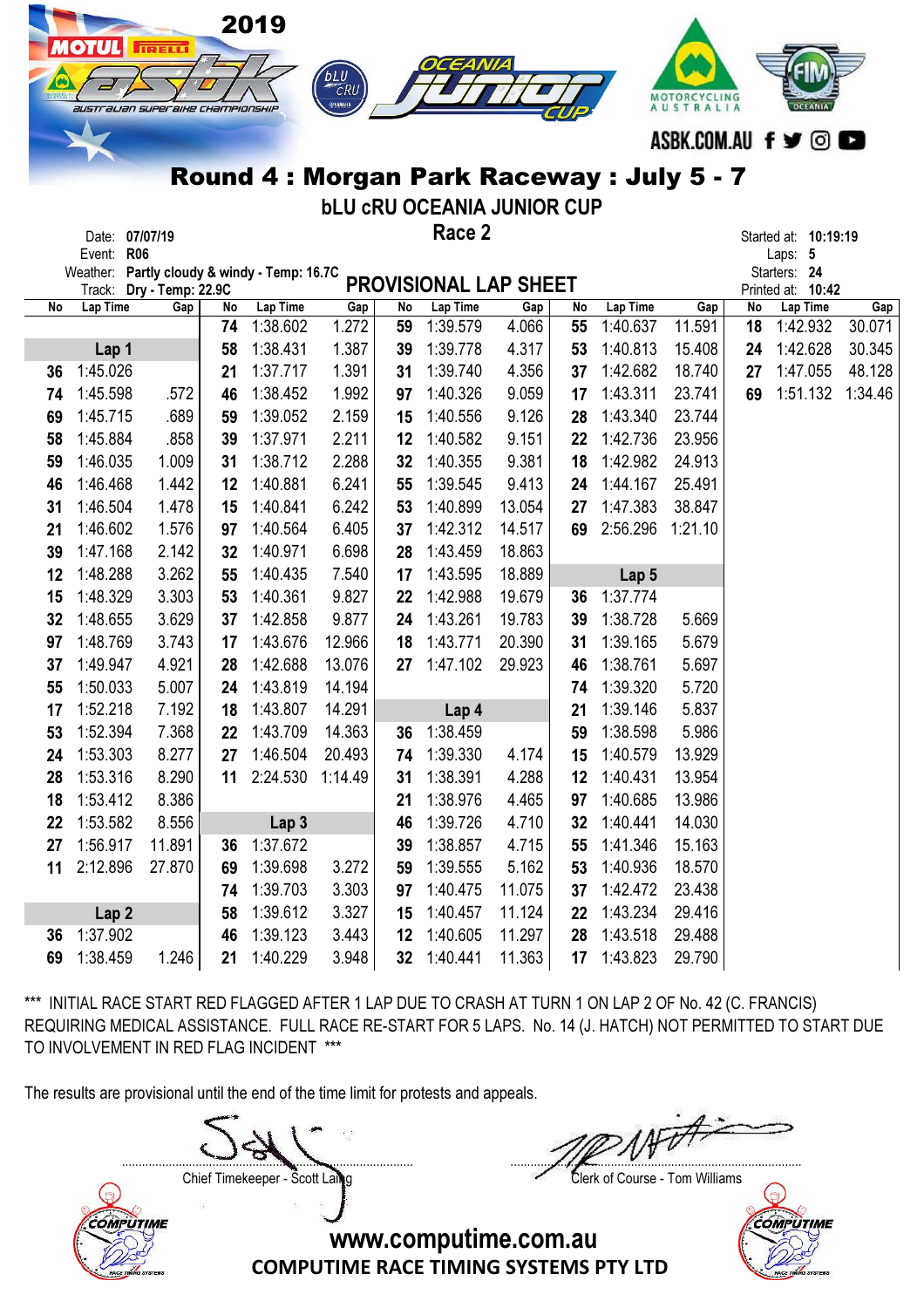| <b>OTUL</b> | <b>TRELL</b><br>australian superaixe championskip                        | 2019             |    | bLU<br>CRU<br>⊕удмана |    | OCEANIA                                                                       | MOTORCYCLING<br>AUSTRALIA<br>ASBK.COM.AU f y © |
|-------------|--------------------------------------------------------------------------|------------------|----|-----------------------|----|-------------------------------------------------------------------------------|------------------------------------------------|
|             |                                                                          |                  |    |                       |    | Round 4: Morgan Park Raceway: July 5 - 7<br><b>bLU CRU OCEANIA JUNIOR CUP</b> |                                                |
|             | Date: 07/07/19<br>Event: R06                                             |                  |    |                       |    | Race 2                                                                        | Started at: 10:19:19<br>Laps: 5                |
|             | Weather: Partly cloudy & windy - Temp: 16.7C<br>Track: Dry - Temp: 22.9C |                  |    |                       |    | PROVISIONAL LAP CHART                                                         | Starters: 24<br>Printed at: 10:42              |
| Grid        | 1                                                                        | $\boldsymbol{2}$ | 3  | 4                     | 5  |                                                                               |                                                |
| 36          | 36                                                                       | 36               | 36 | 36                    | 36 |                                                                               |                                                |
| 21          | 74                                                                       | 69               | 69 | 74                    | 39 |                                                                               |                                                |
| 58          | 69                                                                       | 74               | 74 | 31                    | 31 |                                                                               |                                                |
| 74          | 58                                                                       | 58               | 58 | 21                    | 46 |                                                                               |                                                |
| 39          | 59                                                                       | 21               | 46 | 46                    | 74 |                                                                               |                                                |
| 31          | 46                                                                       | 46               | 21 | 39                    | 21 |                                                                               |                                                |
| 46          | 31                                                                       | 59               | 59 | 59                    | 59 |                                                                               |                                                |
| 69          | 21                                                                       | 39               | 39 | 97                    | 15 |                                                                               |                                                |
| 14          | 39                                                                       | 31               | 31 | 15                    | 12 |                                                                               |                                                |
| 97          | 12                                                                       | 12               | 97 | 12                    | 97 |                                                                               |                                                |
| 59          | 15                                                                       | 15               | 15 | 32                    | 32 |                                                                               |                                                |
| 42          | 32                                                                       | 97               | 12 | 55                    | 55 |                                                                               |                                                |
| 15          | 97                                                                       | 32               | 32 | 53                    | 53 |                                                                               |                                                |
| 55          | 37                                                                       | 55               | 55 | 37                    | 37 |                                                                               |                                                |
| 53          | 55                                                                       | 53               | 53 | 17                    | 22 |                                                                               |                                                |
| 12          | 17                                                                       | 37               | 37 | 28                    | 28 |                                                                               |                                                |
| 32          | 53                                                                       | 17               | 28 | 22                    | 17 |                                                                               |                                                |
| $**1$       | 24                                                                       | 28               | 17 | 18                    | 18 |                                                                               |                                                |
| $37\,$      | 28                                                                       | 24               | 22 | 24                    | 24 |                                                                               |                                                |
| 17          | 18                                                                       | 18               | 24 | 27                    | 27 |                                                                               |                                                |
| 22          | 22                                                                       | 22               | 18 | 69                    | 69 |                                                                               |                                                |
| 24          | 27                                                                       | 27               | 27 |                       |    |                                                                               |                                                |
| $18\,$      | 11                                                                       | 11               |    |                       |    |                                                                               |                                                |
| 27          |                                                                          |                  |    |                       |    |                                                                               |                                                |

28

\*\*\* INITIAL RACE START RED FLAGGED AFTER 1 LAP DUE TO CRASH AT TURN 1 ON LAP 2 OF No. 42 (C. FRANCIS) REQUIRING MEDICAL ASSISTANCE. FULL RACE RE-START FOR 5 LAPS. No. 14 (J. HATCH) NOT PERMITTED TO START DUE TO INVOLVEMENT IN RED FLAG INCIDENT \*\*\*

The results are provisional until the end of the time limit for protests and appeals.

....................................................................................... .......................................................................................



Chief Timekeeper - Scott Laing Clerk of Course - Tom Williams

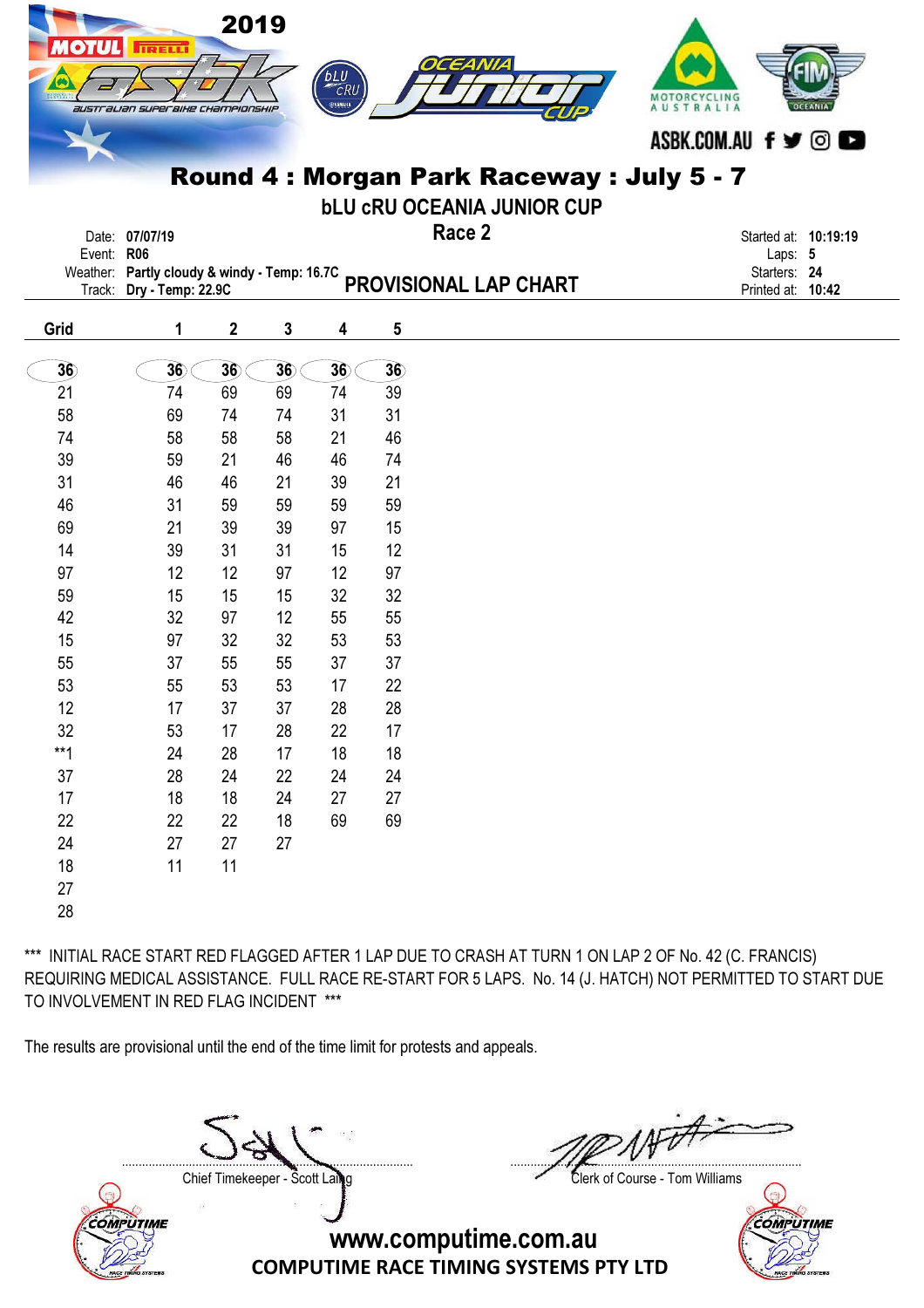|                 | <b>IOTUL</b><br><b>IRELLI</b><br>$\bullet$<br>australian superaixe championship | 2019             | <b>BLU</b><br>⊜удмана<br>Round 4: Morgan Park Raceway: July 5 - 7                                       |                  |                                   |                  | MOTORCYCLING<br>AUSTRALIA<br>ASBK.COM.AU f y © O | OCEANIA              |                      |
|-----------------|---------------------------------------------------------------------------------|------------------|---------------------------------------------------------------------------------------------------------|------------------|-----------------------------------|------------------|--------------------------------------------------|----------------------|----------------------|
|                 |                                                                                 |                  |                                                                                                         |                  | <b>bLU CRU OCEANIA JUNIOR CUP</b> |                  |                                                  |                      |                      |
|                 | Date: 07/07/19                                                                  |                  |                                                                                                         | Race 2           |                                   |                  |                                                  | Started at: 10:19:19 |                      |
|                 | Event: R06                                                                      |                  |                                                                                                         |                  |                                   |                  |                                                  | Laps: 5              |                      |
|                 |                                                                                 |                  | Weather: Partly cloudy & windy - Temp: 16.7C<br>Trock: Dry - Temp: 22.9C PROVISIONAL BEST PARTIAL TIMES |                  |                                   |                  |                                                  | Starters: 24         |                      |
|                 |                                                                                 |                  |                                                                                                         |                  |                                   |                  |                                                  | Printed at: 10:42    |                      |
|                 | Split 1<br>Pos Name                                                             | <b>Time</b>      | Split 2<br>Name                                                                                         | <b>Time</b>      | Split 3<br><b>Name</b>            | <b>Time</b>      | LAP<br><b>Name</b>                               | Ideal                | <b>Fastest</b>       |
|                 |                                                                                 |                  |                                                                                                         |                  |                                   |                  |                                                  |                      |                      |
|                 | 1 A. GRENFELL                                                                   | 32.761           | C. THOMPSON                                                                                             | 33.951           | M. NIKOLIS                        | 30.435           | <b>C. THOMPSO</b>                                | 1:37.432             | 1:37.717             |
| 2               | C. THOMPSON                                                                     | 32.978           | T. DRANE                                                                                                | 34.003           | M. GIBBONS                        | 30.492           | A. GRENFELL                                      | 1:37.500             | 1:37.672             |
| 3               | J. ROULSTONE                                                                    | 33.062           | A. GRENFELL                                                                                             | 34.044           | C. THOMPSON                       | 30.503           | <b>M. GIBBONS</b>                                | 1:37.836             | 1:38.391             |
| 4               | G. NELSON                                                                       | 33.203           | M. GIBBONS                                                                                              | 34.071           | G. NELSON                         | 30.525           | <b>G. NELSON</b>                                 | 1:37.971             | 1:37.971             |
| 5               | A. MCDONALD                                                                     | 33.263           | L. QUINN                                                                                                | 34.078           | T. DRANE                          | 30.588           | <b>M. NIKOLIS</b>                                | 1:38.087             | 1:38.452             |
| 6               | M. GIBBONS                                                                      | 33.273           | M. NIKOLIS                                                                                              | 34.202           | V. FLEMING                        | 30.674           | <b>T. DRANE</b>                                  | 1:38.164             | 1:38.598             |
| $7^{\circ}$     | L. QUINN                                                                        | 33.302           | G. NELSON                                                                                               | 34.243           | A. GRENFELL                       | 30.695           | L. QUINN                                         | 1:38.306             | 1:38.431             |
| 8               | <b>M. NIKOLIS</b>                                                               | 33.450           | A. MCDONALD                                                                                             | 34.259           | Z. PETTENDY                       | 30.800           | A. MCDONAL                                       | 1:38.405             | 1:38.459             |
| 9               | T. DRANE                                                                        | 33.573           | J. ROULSTONE                                                                                            | 34.426           | A. MCDONALD                       | 30.883           | <b>J. ROULSTON</b>                               | 1:38.408             | 1:38.602             |
| 10              | V. FLEMING                                                                      | 33.605           | Z. PETTENDY                                                                                             | 34.619           | T. BROWN                          | 30.892           | Z. PETTENDY                                      | 1:39.182             | 1:40.457             |
| 11              | Z. PETTENDY                                                                     | 33.763           | J. RUSSO                                                                                                | 34.734           | J. ROULSTONE                      | 30.920           | <b>V. FLEMING</b>                                | 1:39.378             | 1:39.545             |
| 12 <sup>°</sup> | J. RUSSO                                                                        | 33.803           | T. BROWN                                                                                                | 34.968           | L. QUINN                          | 30.926           | J. RUSSO                                         | 1:39.543             | 1:40.355             |
| 13              | T. BROWN                                                                        | 33.876           | R. OUGHTRED                                                                                             | 35.045           | J. RUSSO                          | 31.006           | <b>T. BROWN</b>                                  | 1:39.736             | 1:40.326             |
| 14              | A. KENWORTHY-JO                                                                 | 33.900           | V. FLEMING                                                                                              | 35.099           | A. KENWORTHY-JO                   | 31.030           | R. OUGHTRE                                       | 1:40.098             | 1:40.431             |
| 15              | R. OUGHTRED                                                                     | 33.978           | P. BOGNAR                                                                                               | 35.198           | R. OUGHTRED                       | 31.075           | A. KENWORT                                       | 1:40.217             | 1:40.361             |
| 16              | P. BOGNAR                                                                       | 34.505           | A. KENWORTHY-JO                                                                                         | 35.287           | P. BOGNAR                         | 31.601           | P. BOGNAR                                        | 1:41.304             | 1:42.312             |
| 17              | J. PORT                                                                         | 34.638           | L. KNIGHT                                                                                               | 35.461           | L. KNIGHT                         | 31.721           | <b>L. KNIGHT</b>                                 | 1:42.282             | 1:42.736             |
| 18              | H. DIPLOCK                                                                      | 34.903           | T. CONNORS                                                                                              | 35.704           | H. DIPLOCK                        | 31.811           | J. PORT                                          | 1:42.493             | 1:42.628             |
| 19              | C. BUCHANAN                                                                     | 34.907           | J. PORT                                                                                                 | 35.772           | C. BUCHANAN                       | 31.812           | <b>C. BUCHANA</b>                                | 1:42.540             | 1:42.688             |
| 20<br>21        | T. CONNORS<br>L. KNIGHT                                                         | 34.982<br>35.100 | C. BUCHANAN<br>H. DIPLOCK                                                                               | 35.821<br>35.898 | J. PORT<br>T. CONNORS             | 32.083<br>32.115 | H. DIPLOCK<br><b>T. CONNORS</b>                  | 1:42.612<br>1:42.801 | 1:43.311<br>1:42.932 |
|                 |                                                                                 |                  |                                                                                                         |                  |                                   |                  |                                                  |                      |                      |

22 T. JAMES 36.224 T. JAMES 36.709 T. JAMES 33.571 T. JAMES 1:46.504 1:46.504 23 N. BARBATI 43.026 N. BARBATI 41.387 N. BARBATI 38.434 N. BARBATI 2:02.847 2:12.896

The results are provisional until the end of the time limit for protests and appeals.

**COMPUTIME** 

....................................................................................... .......................................................................................

Chief Timekeeper - Scott Laing Clerk of Course - Tom Williams

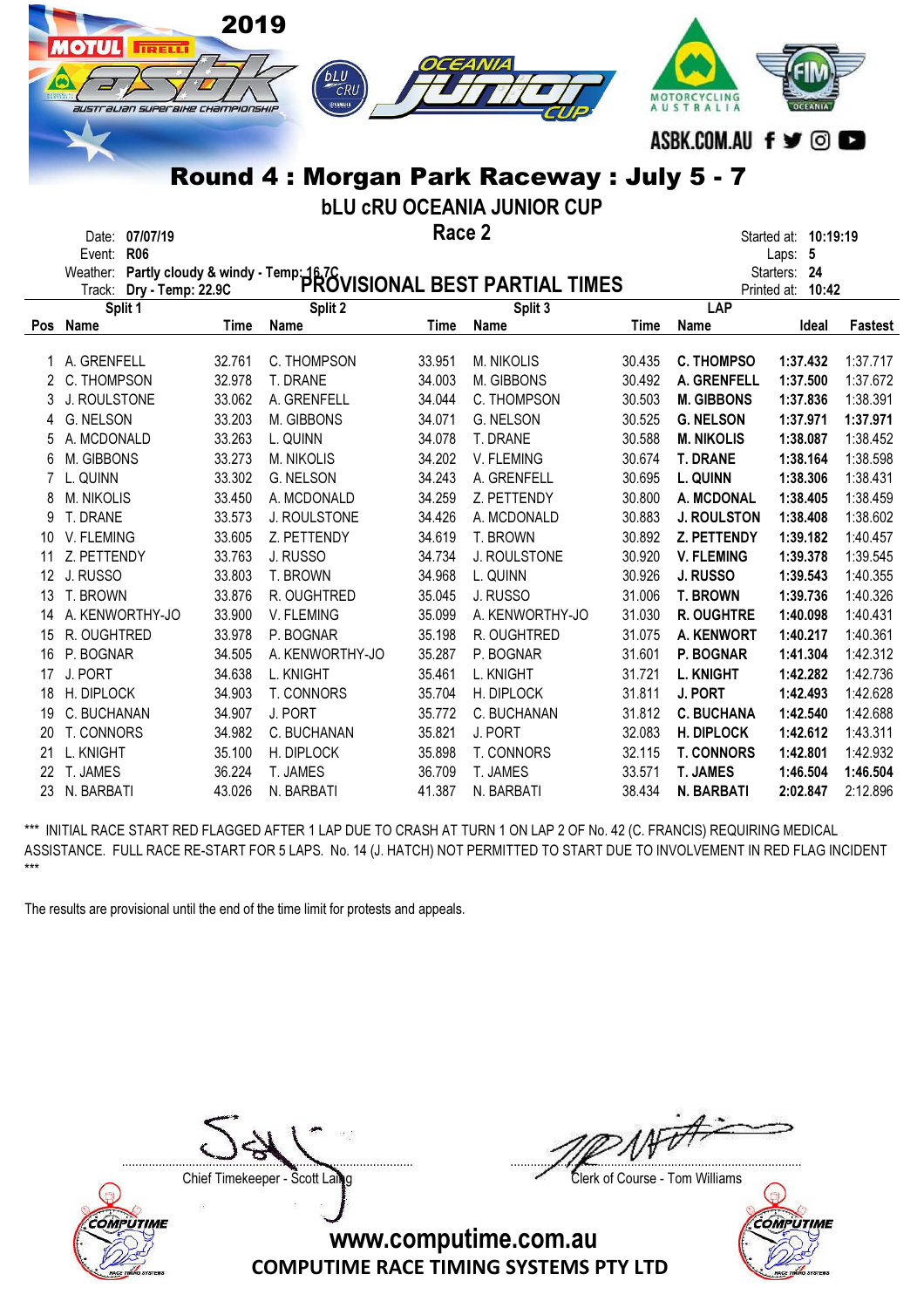

## Round 4 : Morgan Park Raceway : July 5 - 7

bLU cRU OCEANIA JUNIOR CUP bLU cRU OCEANIA JUNIOR CUP PROVISIONAL PROGRESSIVE SERIES POINTS

|     |    |                      |                | Rnd 1          | Rnd 2         | Rnd 3  | Rnd 3          |       |
|-----|----|----------------------|----------------|----------------|---------------|--------|----------------|-------|
| Pos | No | <b>Name</b>          | <b>Machine</b> | W/fld          | <b>B/ford</b> | Race 1 | Race 2         | Total |
| 1   | 21 | Carter THOMPSON      |                | 75             | 56            | 15     | 15             | 161   |
| 2   | 36 | Angus GRENFELL       |                | 50             | 56            | 20     | 25             | 151   |
| 3   | 74 | Jacob ROULSTONE      |                | 48             | 42            | 25     | 16             | 131   |
| 4   | 59 | Tom DRANE            |                | 46             | 56            | 12     | 14             | 128   |
| 5   | 46 | Marianos NIKOLIS     |                | 48             | 42            | 14     | 17             | 121   |
| 6   | 42 | Cros FRANCIS         |                | 56             | 40            | 11     |                | 107   |
| 7   | 31 | Max GIBBONS          |                | 28             | 29            | 16     | 18             | 91    |
| 8   | 39 | Glenn NELSON         |                | 20             | 32            | 18     | 20             | 90    |
| 9   | 12 | Reece OUGHTRED       |                | 34             | 39            | 5      | 12             | 90    |
| 10  | 15 | Zak PETTENDY         |                | 31             | 29            | 10     | 13             | 83    |
| 11  | 69 | Archie McDONALD      |                | 26             | 34            | 13     |                | 73    |
| 12  | 32 | Jai RUSSO            |                | 29             | 24            | 6      | 10             | 69    |
| 13  | 53 | Alex KENWORTHY-JONES |                | 13             | 33            | 8      | 8              | 62    |
| 14  | 14 | Jacob HATCH          |                | 24             | 25            | 9      |                | 58    |
| 15  | 58 | Lucas QUINN          |                | 18             | 20            | 17     |                | 55    |
| 16  | 28 | Cormac BUCHANAN      |                | 33             | 14            |        | 5              | 52    |
| 17  | 17 | Hunter DIPLOCK       |                | 17             | 19            | 3      | 4              | 43    |
| 18  | 22 | Lincoln KNIGHT       |                | 17             | 14            | 1      | 6              | 38    |
| 19  | 55 | Varis FLEMING        |                | 10             | 9             | 4      | 9              | 32    |
| 20  | 37 | Patrick BOGNAR       |                | 4              | 13            | 2      | 7              | 26    |
| 21  | 24 | Jamie PORT           |                | $\overline{7}$ | 12            |        | $\overline{c}$ | 21    |
| 22  | 97 | Thomas BROWN         |                |                |               | 7      | 11             | 18    |
| 23  | 18 | Tom CONNORS          |                | 12             | $\sqrt{3}$    |        | 3              | 18    |
| 24  | 26 | Dominic FLETCHER     |                | $\overline{2}$ | 4             |        |                | $6\,$ |
| 25  | 27 | <b>Toby JAMES</b>    |                |                |               |        | 1              |       |

COMPUTIME

....................................................................................... .......................................................................................

Chief Timekeeper - Scott Laing Chief Timekeeper - Scott Laing